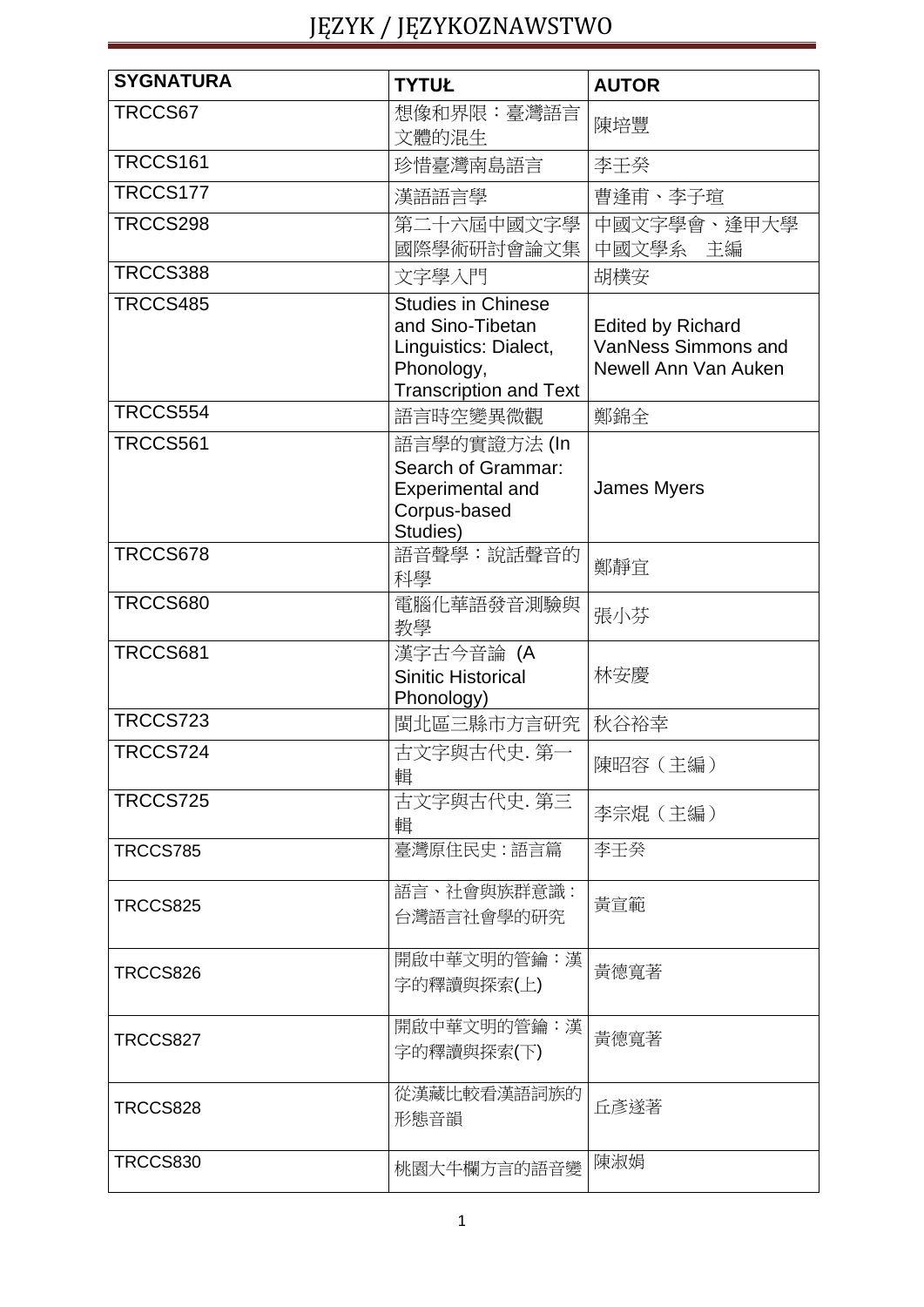|                  | 化與語言轉移                     |                                                                    |
|------------------|----------------------------|--------------------------------------------------------------------|
| TRCCS831         | 西藏文法典研究                    | 蕭金松                                                                |
| TRCCS913         | 華語語言分析入門                   | 湯廷池編著                                                              |
| TRCCS914         | 添富論學集                      | 李添富                                                                |
| TRCCS915         | 觀念與味道:中國思想文<br>獻中的概念譬喻管窺   | 周玟觀                                                                |
| TRCCS917         | 漢字學堂:畫說地球與萬<br>物的故事        | 高詩佳,陳世憲著                                                           |
| TRCCS918         | 新添古音說文解字注(雙<br>色版)         | (漢)許慎撰;(清)段玉裁注;<br>李添富總校訂                                          |
| TRCCS924         | 台灣原住民族語言的書面<br>化歷程         | 李台元                                                                |
| TRCCS925         | 撒奇萊雅語語法概論                  | 沈文琦                                                                |
| TRCCS981         | 認知隱喻與翻譯實用教程                | 葉子南                                                                |
| TRCCS982         | 隱喻與認知                      | 蘇以文                                                                |
| TRCCS983         | 語言與認知                      | 蘇以文、畢永峨                                                            |
| TRCCS984         | 專業華語概論                     | 吳氏祿、李紫菱、姜景嚴、<br>陳俞秀、陳鈺茹、傅筱雯、<br>彭妮絲、廖宜瑤、劉碩、衛<br>祥、黎承豪 合著;彭妮絲<br>主編 |
| TRCCS985         | 說文部首字源考                    | 李中正 主編;熊國英 執<br>行主編                                                |
| TRCCS992         | 追蹤台語:常用台語詞彙<br>淺釋          | 林瑤棋                                                                |
| TRCCS994         | 古文字與古代史:第五輯                | 李宗焜主編                                                              |
| <b>TRCCS1000</b> | 漢字教學與趨同演化                  | 吳華陽                                                                |
| <b>TRCCS1004</b> | 東亞漢語音韻學的觀念與<br>方法          | 呂昭明                                                                |
| <b>TRCCS1006</b> | 解放漢字,從「性」開始<br>一論漢字文化與心靈教學 | 洪燕梅                                                                |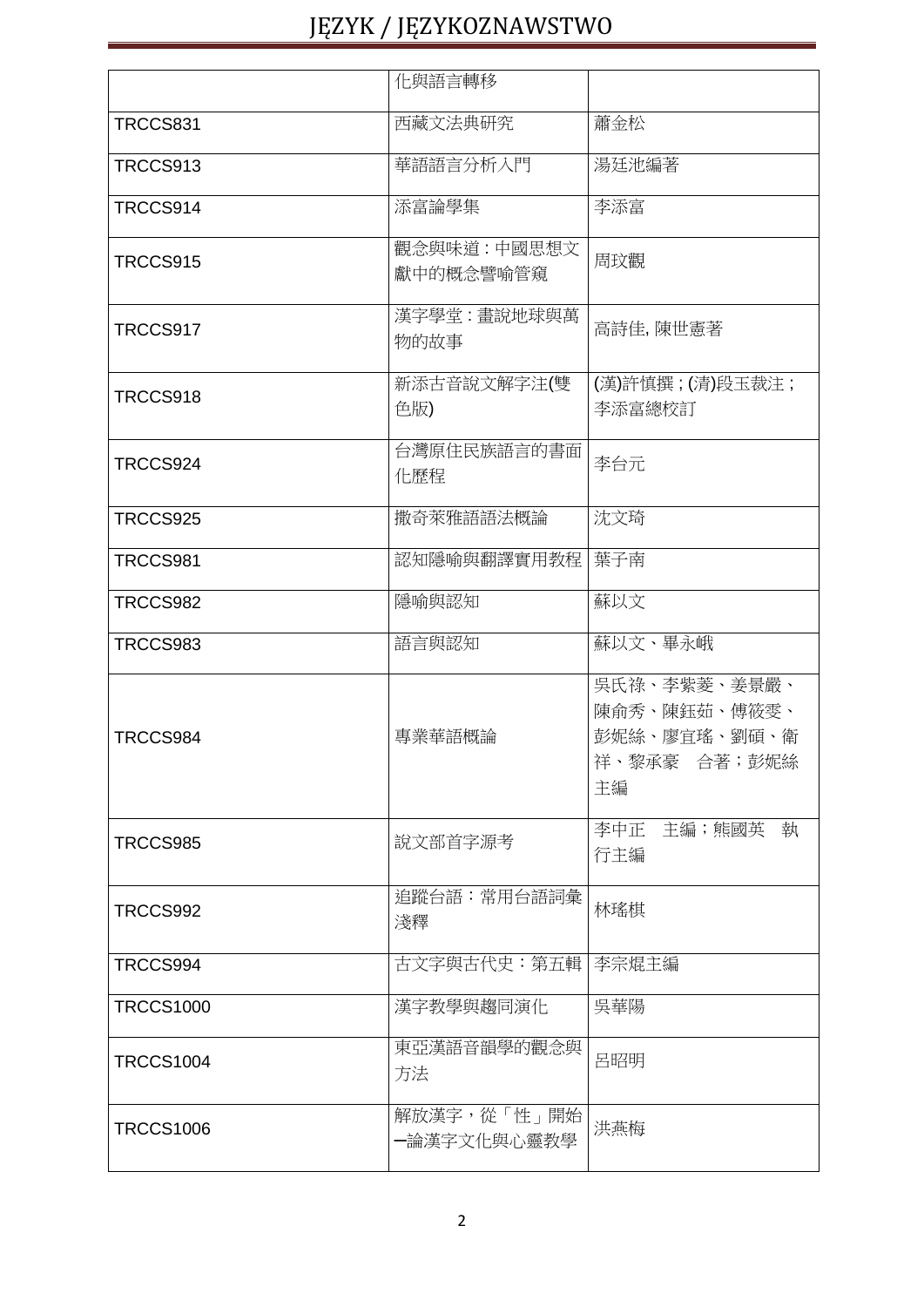| <b>TRCCS1010</b> | 語言學門在台灣:現況與<br>展望                          | 徐嘉慧、何萬順、劉昭麟                                        |
|------------------|--------------------------------------------|----------------------------------------------------|
| <b>TRCCS1014</b> | 漢字的回歸                                      | 李城華                                                |
| <b>TRCCS1017</b> | 字字有來頭-文字學家的<br>殷墟筆記 04:日常生活<br>篇Ⅱ 住與行      | 許進雄                                                |
| <b>TRCCS1018</b> | 字字有來頭-文字學家的<br>殷墟筆記 01:動物篇                 | 許進雄                                                |
| <b>TRCCS1019</b> | 字字有來頭-文字學家的<br>殷墟筆記 02:戰爭與刑<br>罰篇          | 許進雄                                                |
| <b>TRCCS1020</b> | 字字有來頭-文字學家的<br>殷墟筆記 03:日常生活<br>篇 I 食與衣     | 許進雄                                                |
| <b>TRCCS1026</b> | 淰淰个愛:客語詩文集<br>(附 DVD)                      | 臺灣族群母語推行委員會                                        |
| <b>TRCCS1045</b> | 華語文教育研議                                    | 馬寶蓮                                                |
| <b>TRCCS1046</b> | 如何看懂行書一就字論<br>字:從王羲之到文徵明行   侯吉諒<br>書風格比較分析 |                                                    |
| <b>TRCCS1048</b> | 台灣文學英譯叢刊<br>(No.36)                        | Kuo-ch'ing Tu (杜國清)、<br>Terence Russell (羅德仁)      |
| <b>TRCCS1049</b> | 台灣文學英譯叢刊<br>(No.37)                        | Kuo-ch'ing Tu (杜國清)、<br>Terence Russell (羅德仁)      |
| <b>TRCCS1050</b> | 台灣文學英譯叢刊<br>(No.38)                        | Kuo-ch'ing Tu (杜國清)、<br>Terence Russell (羅德仁)<br>編 |
| <b>TRCCS1051</b> | 台灣文學英譯叢刊<br>(No.39)                        | Kuo-ch'ing Tu (杜國清)、<br>Terence Russell (羅德仁)      |
| <b>TRCCS1052</b> | 台灣文學英譯叢刊<br>(No.41)                        | Kuo-ch'ing Tu (杜國清)、<br>Terence Russell (羅德仁)      |
| <b>TRCCS1054</b> | 台灣文學英譯叢刊<br>(No.40)                        | Kuo-ch'ing Tu (杜國清)、<br>Terence Russell (羅德仁)      |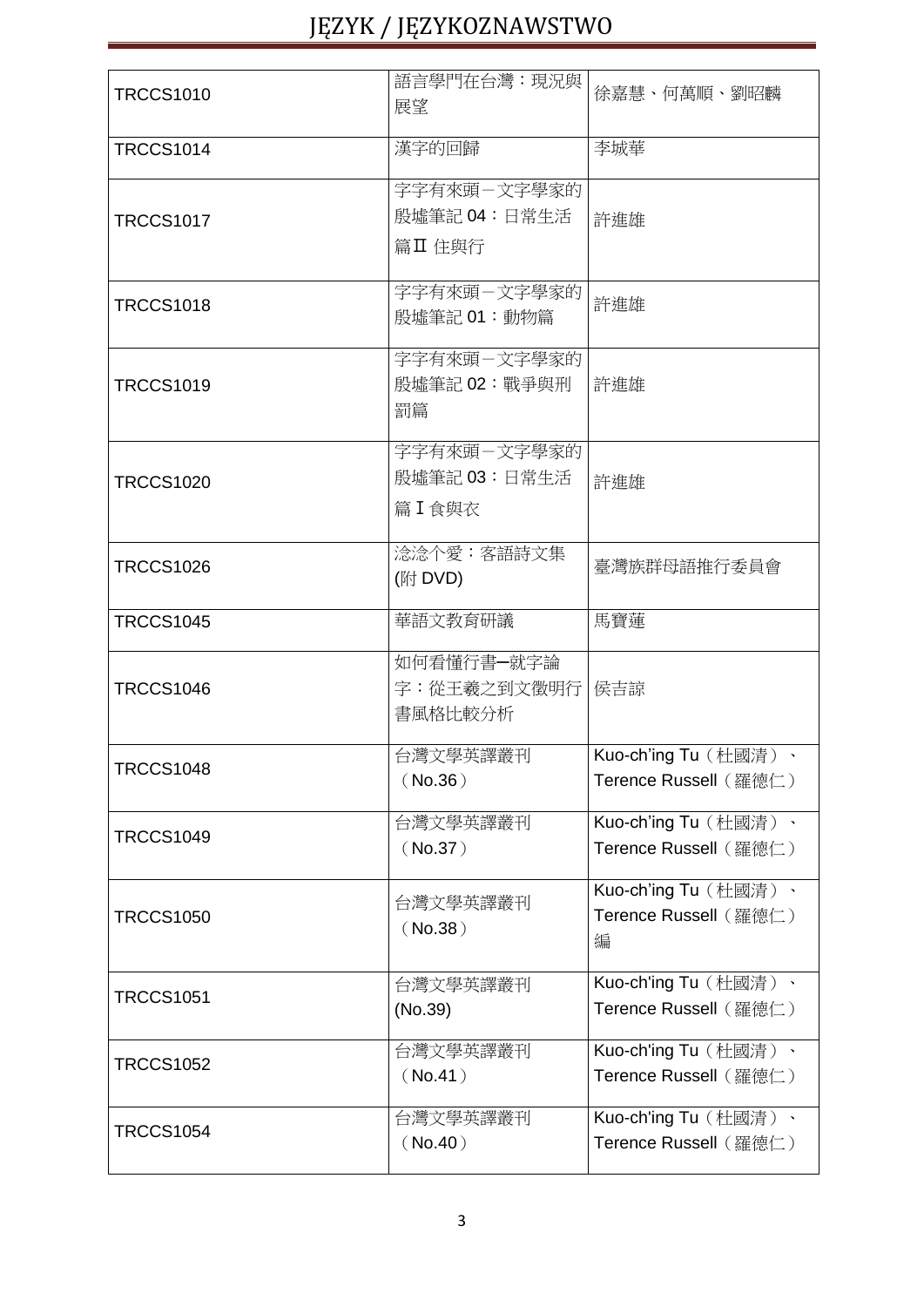| <b>TRCCS1062</b> | 臺語漢字學                                                                                                                        | 陳世明、陳文彥          |
|------------------|------------------------------------------------------------------------------------------------------------------------------|------------------|
| <b>TRCCS1073</b> | 華語詞彙難詞釋疑與應用                                                                                                                  | 馮元玫              |
| <b>TRCCS1110</b> | 現代漢語語法述要                                                                                                                     | 董憲臣              |
| <b>TRCCS1116</b> | 一目瞭然對照表:日文的<br>漢字 中文的漢字                                                                                                      | 伊奈垣圭映            |
| <b>TRCCS1119</b> | 華語電影在後馬來西亞:<br>土腔風格、華夷風與作者<br>論 = Post-Malaysian<br>Chinese-language film:<br>accented style, sinophone<br>and auteur theory | 許維賢              |
| <b>TRCCS1121</b> | 漢字有意思!: 跟著劉墉<br>一家趣味玩漢字                                                                                                      | 劉墉, 劉軒, 劉倚帆      |
| <b>TRCCS1122</b> | 漢字有意思!: 跟著劉墉<br>-家趣味玩漢字 2                                                                                                    | 劉墉, 劉軒, 劉倚帆      |
| <b>TRCCS1123</b> | 成語典故植物學                                                                                                                      | 潘富俊              |
| <b>TRCCS1137</b> | 古文閒話                                                                                                                         | 陸家驥              |
| <b>TRCCS1156</b> | 圖解漢字說解                                                                                                                       | 唐譯               |
| <b>TRCCS1160</b> | 華語說詞解字: Lengua<br>china Morfología y<br>Etimología                                                                           | 何萬儀,劉莉美 <b>著</b> |
| <b>TRCCS1170</b> | 台湾の北京語                                                                                                                       | 黃英甫, 傳田晴久著       |
| <b>TRCCS1179</b> | 漢日語句法比較初探                                                                                                                    | 黃朝茂              |
| <b>TRCCS1180</b> | 漢語語法之旅                                                                                                                       | 竺家寧              |
| <b>TRCCS1181</b> | 世說台語: 河洛話: 正<br>解、正則、定音                                                                                                      | 黃俊益              |
| <b>TRCCS1182</b> | 中國文字論叢                                                                                                                       | 史宗周              |
| <b>TRCCS1200</b> | 圖解文字學常識與漢字演<br>變                                                                                                             | 陳姞淨              |